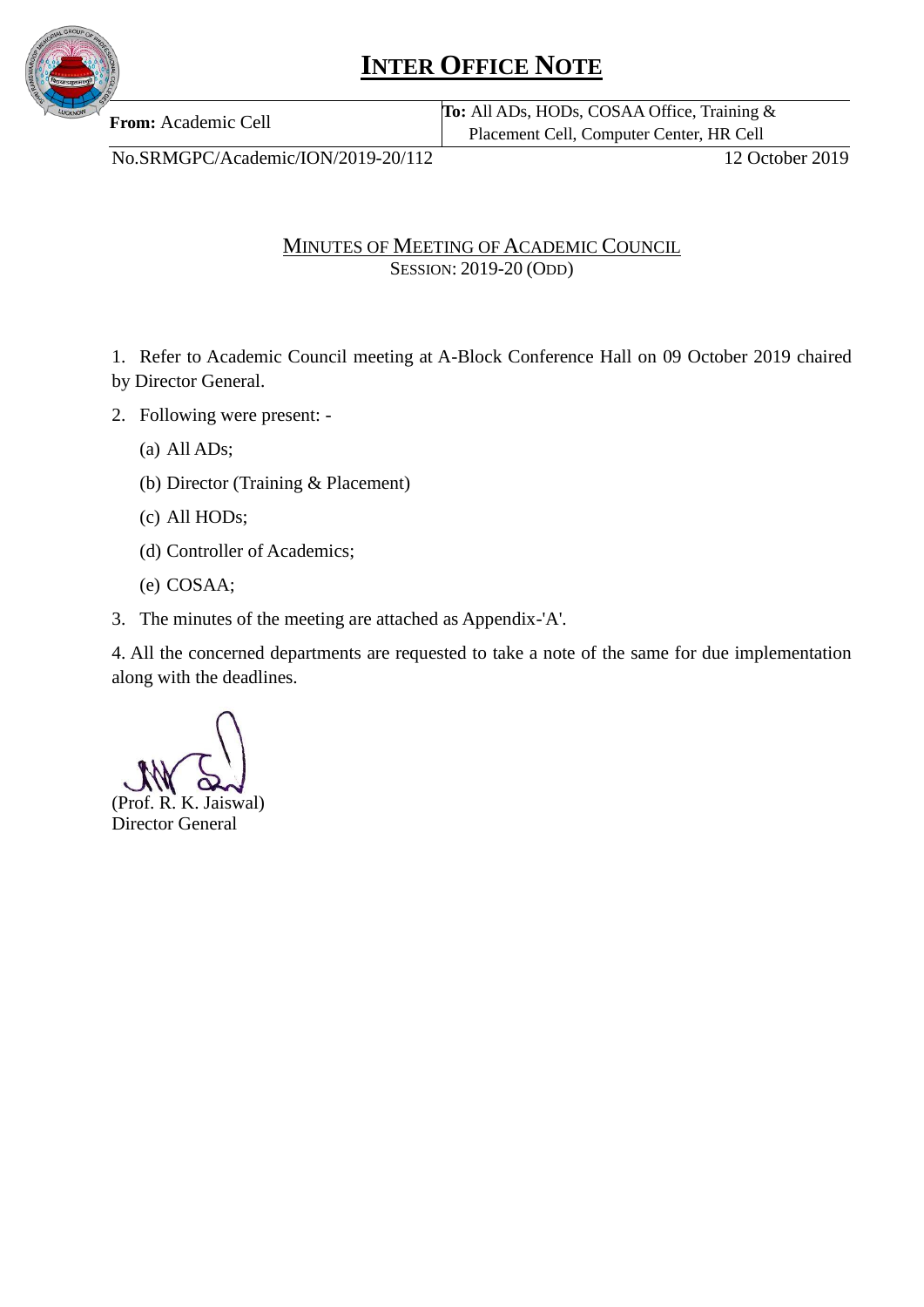*Appendix - 'A'*

## **Minutes of Meeting**

| S.<br>No.               | <b>Points</b>                                                                                                                                                                                                                                                                                                                                                                                                                                                                                                                                             | <b>For Action</b>                                          | <b>Follow Ups</b>                                                                      |
|-------------------------|-----------------------------------------------------------------------------------------------------------------------------------------------------------------------------------------------------------------------------------------------------------------------------------------------------------------------------------------------------------------------------------------------------------------------------------------------------------------------------------------------------------------------------------------------------------|------------------------------------------------------------|----------------------------------------------------------------------------------------|
| $\mathbf{1}$            | AKTU notices should be communicated through proper<br>directions/guidelines<br><b>HODs</b><br>by<br>concerned<br>to<br>students/faculty members for necessary action in their<br>respective departments.                                                                                                                                                                                                                                                                                                                                                  | <b>ALL HODs</b>                                            | To be implemented<br>with immediate effect                                             |
| $\overline{2}$          | Common question paper prepared jointly by faculty<br>members; have raised certain issues in the past. Due care<br>must be taken at the level of HODs to address the same in<br>their departments.                                                                                                                                                                                                                                                                                                                                                         | ALL HODs &<br>Academic Cell                                | To be implemented<br>with immediate effect                                             |
| 3                       | (a) For All Courses Other than B. Tech. I Year: A Special<br>Quiz Test would be conducted for only those subjects<br>whose Quiz Test-1 was scheduled on or after<br>16/09/2019.<br>(b) This special test will be exclusively conducted for<br>those students who were not permitted in Quiz Test 1<br>due to short attendance --- only if they improve their<br>attendance to 75% in that subject till second week of<br>November 2019.<br>(c) This test will not be considered as an improvement test<br>for any other category of students in any case. | All HODs,<br>Academic Cell,<br>Exam Cell &<br><b>COSAA</b> | To be implemented<br>with immediate effect                                             |
| $\overline{\mathbf{4}}$ | (a) Course Coordinators should identify attendance<br>defaulters in the class and counsel them periodically. A<br>record of such counseling lists should be prepared at<br>department level.<br>(b) HODs are empowered for giving 5% relaxation in<br>attendance for appearing in Quiz Test (only for<br>extremely genuine cases). However,<br>necessary<br>supporting documents for such cases should be duly<br>maintained at department level.                                                                                                         | All HODs,<br>Academic Cell<br>$\&$<br><b>COSAA</b>         | To be implemented<br>with immediate effect                                             |
| 5                       | (a) An individual faculty can get extra assignment(s) done<br>from weak students in order to consider them for<br>award of any additional grace above general grace.<br>(b) Based on the number of mass bunks conducted by an<br>individual class; 01 marks for each mass bunk should<br>be deducted from the sessional marks for all the<br>students in the class (of that subject/lab).                                                                                                                                                                 | All ADs, HODs<br>& COSAA                                   | To be implemented<br>during sessional marks<br>finalization at the end<br>of semester. |
| 6                       | Faculty should mention class average (generated from<br>ERP) on black board in the class after feeding marks of<br>Quiz Test/Mid Sem.                                                                                                                                                                                                                                                                                                                                                                                                                     | All HODs &<br><b>COSAA</b>                                 | To be implemented<br>with immediate effect                                             |